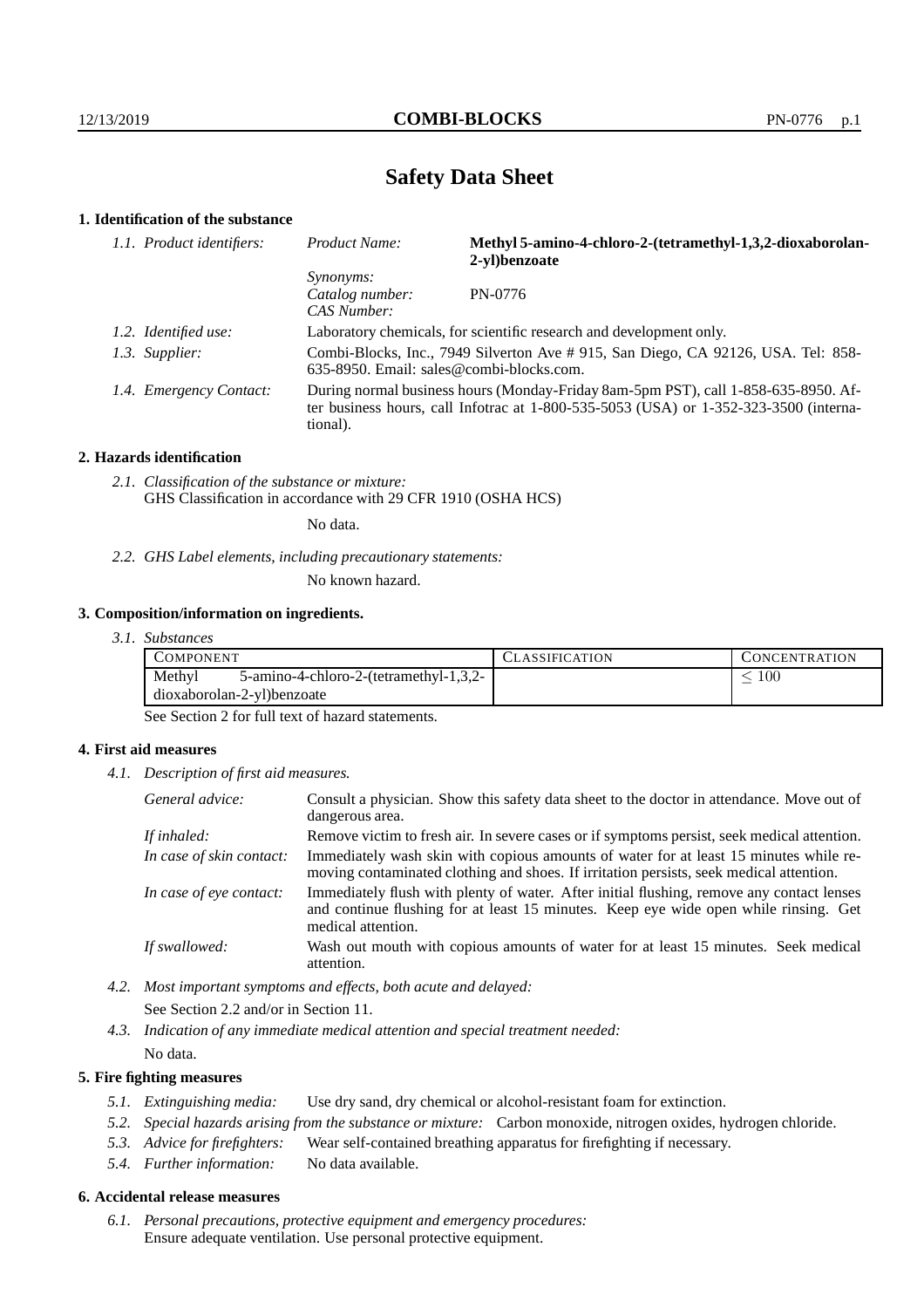|                                   | 6.2. Environmental precautions:                                                                                                                                                                                                                                    |                                                                                                                                                                                                                                                                            |  |  |  |
|-----------------------------------|--------------------------------------------------------------------------------------------------------------------------------------------------------------------------------------------------------------------------------------------------------------------|----------------------------------------------------------------------------------------------------------------------------------------------------------------------------------------------------------------------------------------------------------------------------|--|--|--|
|                                   | Should not be released into the environment. See Section 12 for additional ecological information.                                                                                                                                                                 |                                                                                                                                                                                                                                                                            |  |  |  |
|                                   | 6.3. Methods and materials for containment and cleaning up:                                                                                                                                                                                                        |                                                                                                                                                                                                                                                                            |  |  |  |
|                                   |                                                                                                                                                                                                                                                                    | Sweep up or vacuum up spillage and collect in suitable container for disposal.                                                                                                                                                                                             |  |  |  |
| 6.4. Reference to other sections: |                                                                                                                                                                                                                                                                    |                                                                                                                                                                                                                                                                            |  |  |  |
|                                   |                                                                                                                                                                                                                                                                    | Refer to protective measures listed in Sections 8 and 13.                                                                                                                                                                                                                  |  |  |  |
|                                   | 7. Handling and storage                                                                                                                                                                                                                                            |                                                                                                                                                                                                                                                                            |  |  |  |
|                                   | 7.1. Precautions for safe handling: Avoid contact with skin and eyes. Avoid inhalation of vapour or mist. Keep away<br>from sources of ignition - No smoking. Take measures to prevent the build up of electro-<br>static charge. For precautions see section 2.2. |                                                                                                                                                                                                                                                                            |  |  |  |
|                                   | 7.2. Conditions for safe storage, including any incompatibilities: Store refrigerated. Keep container tightly closed in<br>a dry and well-ventilated place. Containers which are opened must be carefully resealed<br>and kept upright to prevent leakage.         |                                                                                                                                                                                                                                                                            |  |  |  |
|                                   | Laboratory chemicals, for scientific research and development only.<br>7.3. Specific end use(s):                                                                                                                                                                   |                                                                                                                                                                                                                                                                            |  |  |  |
|                                   | 8. Exposure Controls / Personal protection                                                                                                                                                                                                                         |                                                                                                                                                                                                                                                                            |  |  |  |
|                                   | 8.1. Control parameters:                                                                                                                                                                                                                                           |                                                                                                                                                                                                                                                                            |  |  |  |
|                                   | Components with workplace control parameters: Contains no substances with occupational exposure limit values.                                                                                                                                                      |                                                                                                                                                                                                                                                                            |  |  |  |
|                                   | 8.2. Exposure controls:                                                                                                                                                                                                                                            |                                                                                                                                                                                                                                                                            |  |  |  |
|                                   |                                                                                                                                                                                                                                                                    | Appropriate engineering controls: Ensure that eyewash stations and safety showers are close to the workstation<br>location. Ensure adequate ventilation, especially in confined areas.                                                                                     |  |  |  |
|                                   | Personal protective equipment:                                                                                                                                                                                                                                     |                                                                                                                                                                                                                                                                            |  |  |  |
|                                   | Eye/face protection:                                                                                                                                                                                                                                               | Wear appropriate protective eyeglasses or chemical safety goggles as described by OSHA's<br>eye and face protection regulations in 29 CFR 1910.133 or European Standard EN166.                                                                                             |  |  |  |
|                                   | Skin protection:                                                                                                                                                                                                                                                   | Handle with gloves. Gloves must be inspected prior to use. Use proper glove removal<br>technique (without touching glove's outer surface) to avoid skin contact with this product.<br>Dispose of conteminated gloves after use in accordance with applicable laws and good |  |  |  |

## **8. Exposure Controls / Personal protection**

| Eye/face protection:               | Wear appropriate protective eyeglasses or chemical safety goggles as described by OSHA's<br>eye and face protection regulations in 29 CFR 1910.133 or European Standard EN166.                                                                                                                                         |  |  |
|------------------------------------|------------------------------------------------------------------------------------------------------------------------------------------------------------------------------------------------------------------------------------------------------------------------------------------------------------------------|--|--|
| Skin protection:                   | Handle with gloves. Gloves must be inspected prior to use. Use proper glove removal<br>technique (without touching glove's outer surface) to avoid skin contact with this product.<br>Dispose of contaminated gloves after use in accordance with applicable laws and good<br>laboratory practices. Wash and dry hands |  |  |
| <b>Body Protection:</b>            | Complete suit protecting against chemicals, Flame retardant antistatic protective clothing.,<br>The type of protective equipment must be selected according to the concentration and<br>amount of the dangerous substance at the specific workplace.                                                                   |  |  |
| Respiratory protection:            |                                                                                                                                                                                                                                                                                                                        |  |  |
| Control of environmental exposure: | Prevent further leakage or spillage if safe to do so. Do not let product enter<br>drains.                                                                                                                                                                                                                              |  |  |

# **9. Physical and chemical properties**

*9.1. Information on basic physical and chemical properties*

| (a)                        | Appearance:                                   | No data  |
|----------------------------|-----------------------------------------------|----------|
| (b)                        | Odour:                                        | No data  |
| (c)                        | Odour Threshold:                              | No data  |
| (d)                        | pH:                                           | No data  |
| (e)                        | Melting point/freezing point:                 | No date. |
| (f)                        | Initial boiling point and boiling range:      | No data  |
| (g)                        | Flash point:                                  | No data  |
| (h)                        | Evaporatoin rate:                             | No data  |
| (i)                        | Flammability (solid, gas):                    | No data  |
| (j)                        | Upper/lower flammability or explosive limits: | No data  |
| $\left( k\right)$          | Vapour pressure:                              | No data  |
| $\left( \mathrm{l}\right)$ | Vapour density:                               | No data  |
| (m)                        | Relative density:                             | No data  |
| (n)                        | Water solubility:                             | No data  |
| $\circ$                    | Partition coefficient: n-octanol/water:       | No data  |
| (p)                        | Auto-ignition:                                | No data  |
| (q)                        | Decomposition temperature:                    | No data  |
| (r)                        | Viscosity:                                    | No data  |
| (s)                        | Explosive properties:                         | No data  |
| (t)                        | Oxidizing properties:                         | No data  |